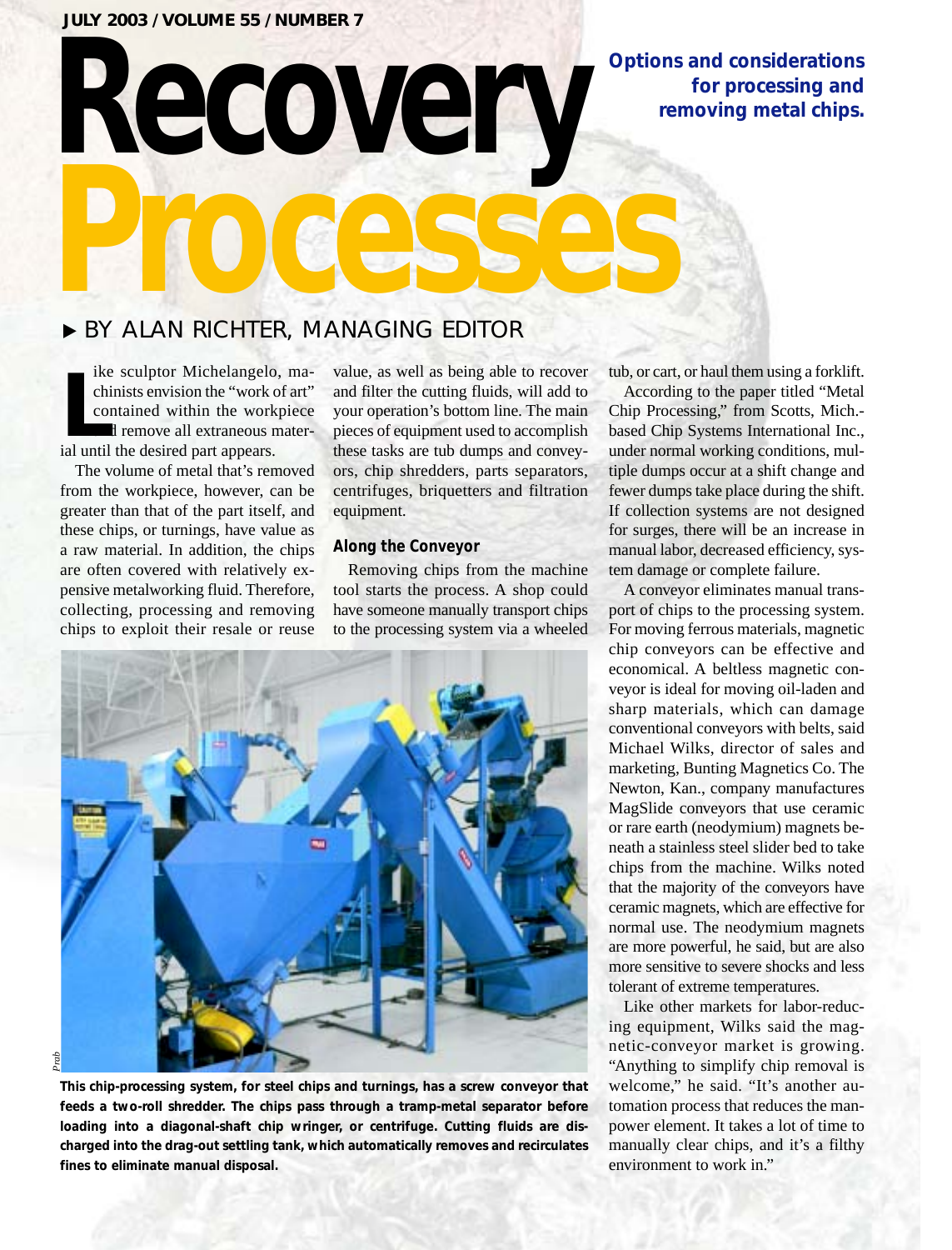each row of 12 machines. He said a chip plow reciprocates back and forth hydraulically, in 4' to 5' strokes, to move the turnings into the conveyor, which is 1' lower than the flumes.

"The flumes also act as heat exchangers, so we don't get the wild fluctuations in coolant temperatures that we used to get," Tellas said. "The maximum coolant temperature we've seen when we ran two shifts in July was 101°."

The layout of the in-floor conveyor system is basically U-shaped. The letter's uprights represent plow conveyors and the base of the U represents a paddle-type, flight conveyor. "The paddle-type conveyor is set a little bit deeper than the plow-conveyor troughs, so the turnings can fall out of the end, down a bit, and be picked by the paddles," Tellas said. "The flight conveyor carries them across the floor and up an incline from which they spill into the chip-processing equipment."

#### **Shredding Stringy Wads**

If the machining process generates stringy chips or "bird nests," the chips need to be shredded to an acceptable size before they're fed into a centrifuge or briquetter. The main types of shredders are rotary shear, rip, hammermill and Wadbuster, states Chip Systems International (CSI). The rotary-shear shredder has two or three parallel sets of rotating shearing teeth. According to CSI, the high-torque shredder operates quietly at a low speed and has an opening before the shearing teeth to allow parts to fall out. Parts that do not fall through the parts-separator opening will damage the shearing teeth. In addition, if parts are missed, tramp metal passing through to a chip wringer or briquetter will damage equipment.

The rip shredder, or vertical-shaft crusher, shreds all types of chips, is easily cleaned and has a parts ejector. CSI states that the hammermill design is capable of producing very fine chips, but the high-horsepower shredder is costly to operate, has a high noise level and requires a special foundation.

Although CSI says the chips pro-

duced by its patented Wadbuster are not as fine as those from a hammermill, the Wadbuster requires no special foundation, operates quietly and has a low horsepower rating.

#### **Spin or Squeeze**

Regardless of whether they were shredded, once the chips are an acceptable size, they can proceed to a centrifuge or briquetter, if further processing is required. Both types of equipment remove coolant from chips, but a centrifuge merely wrings fluid from chips, while a briquetter extracts fluid from the chips as it compacts them into dense, puck- or cube-shaped solids.

### **Reclaiming swarf**

s with oil-laden chips produced<br>during a metalcutting operation, filtering the grinding oil to remove carbide and steel swarf allows an end user to recover metal and reuse the oil. One piece of equipment for accomplishing this task is the Series AFS-8-200 filtration system from International Tool Machines of (Palm Coast) Florida Inc. The system is designed to remove carbide chips and stringy chips associated with grinding HSS, said ITM's Ken Larson.

The system removes particles as small as 3µm, controls the oil temperature to ±1° F and delivers 53 gpm of clean oil at up to 800 psi. In addition, the sludge dryer removes 99 percent of the oil, generating a circular cake that can be reclaimed or disposed of. "Touch it and it turns to powder," Larson noted.

To condense the volume of the dried sludge, a compactor presses the sludge into pucks. This further reduces disposal costs.

Larson added that ITM will sell a dryer as a standalone unit. He said ITM built a special standalone sludge dryer for a major tool manufacturer that needed to dry sludge containing water-soluble fluid. Their existing central coolant system did not dry the sludge adequately, and disposal of the fluid-containing sludge was too expensive, Larson said. *For more information about ITM, call (386) 446-0500 or visit www.itmfl.com. —A. Richter*

**Briquetters transform metal chips into dense pucks, such as these copper, brass, aluminum, and steel and cast iron ones, while recovering metalworking fluids.**

*Prab*

A wide variety of chip-removal equipment is available, and there are many levels of automation. A conveyor can connect multiple machines to a central chip-processing system, or processing can be done at the machine with a single-platform unit that combines a conveyor and coolant separation and filtration. One such product is the ConSep 2000 II from Mayfran International, Cleveland. The device was designed to replace standard chip conveyors while occupying the same amount of space. Mayfran reports that the chip-removal/coolant-filtration unit separates 99 percent of fluid from chips and removes contaminants as small as 50µm. A pump-back station can be added for directing coolant to independent filtering stations for further filtration, to 10µm, if required.

Sometimes, machines need to be modified to make a conveyor system work properly. This was the case at Milan (Mich.) Screw Products. Chuck Tellas, company president and owner, said the shop cut holes in the bases of 24 machines to install two in-floor flumes, which replace the coolant sumps. A flume serves